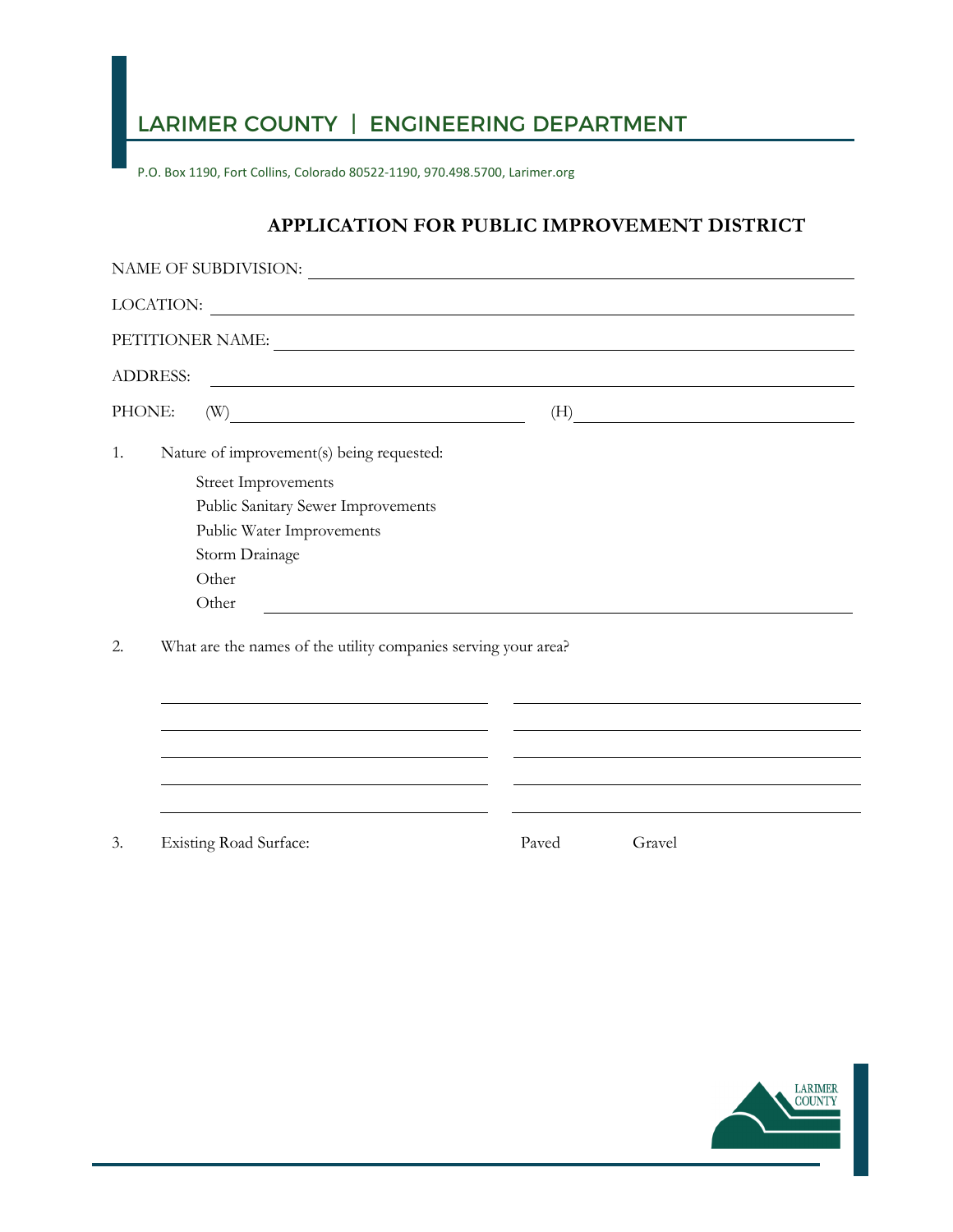

| Please list each street to be improved:                                                                               |                                                                                                                        |               |
|-----------------------------------------------------------------------------------------------------------------------|------------------------------------------------------------------------------------------------------------------------|---------------|
| <b>Street Name</b>                                                                                                    | Street Width                                                                                                           | Street Length |
|                                                                                                                       |                                                                                                                        |               |
|                                                                                                                       |                                                                                                                        |               |
|                                                                                                                       |                                                                                                                        |               |
| <u> 1980 - Jan Barnett, fransk kongresu og det ble større og det ble større og det ble større og det ble større o</u> |                                                                                                                        |               |
|                                                                                                                       |                                                                                                                        |               |
| <u> 1980 - Jan Stein Berlin, amerikan bisa di sebagai perang perang perang perang perang perang perang perang pe</u>  |                                                                                                                        |               |
|                                                                                                                       | <u> London a componente de la componente de la componente de la componente de la componente de la componente de la</u> | ---           |
|                                                                                                                       |                                                                                                                        |               |
|                                                                                                                       |                                                                                                                        |               |
| <u> 1980 - Jan Barbara, martin da basar da basar da basar da basar da basar da basar da basar da basar da basar</u>   |                                                                                                                        |               |
|                                                                                                                       |                                                                                                                        |               |
|                                                                                                                       | <u> 1980 - Jan Samuel Barbara, martin di</u><br>$\overline{\phantom{0}}$                                               |               |
|                                                                                                                       |                                                                                                                        |               |
|                                                                                                                       |                                                                                                                        |               |
|                                                                                                                       |                                                                                                                        |               |
|                                                                                                                       |                                                                                                                        |               |

5. Are there any drainage problems to be considered? Please explain with location and description:

6. Please list any unique conditions which apply to your request: